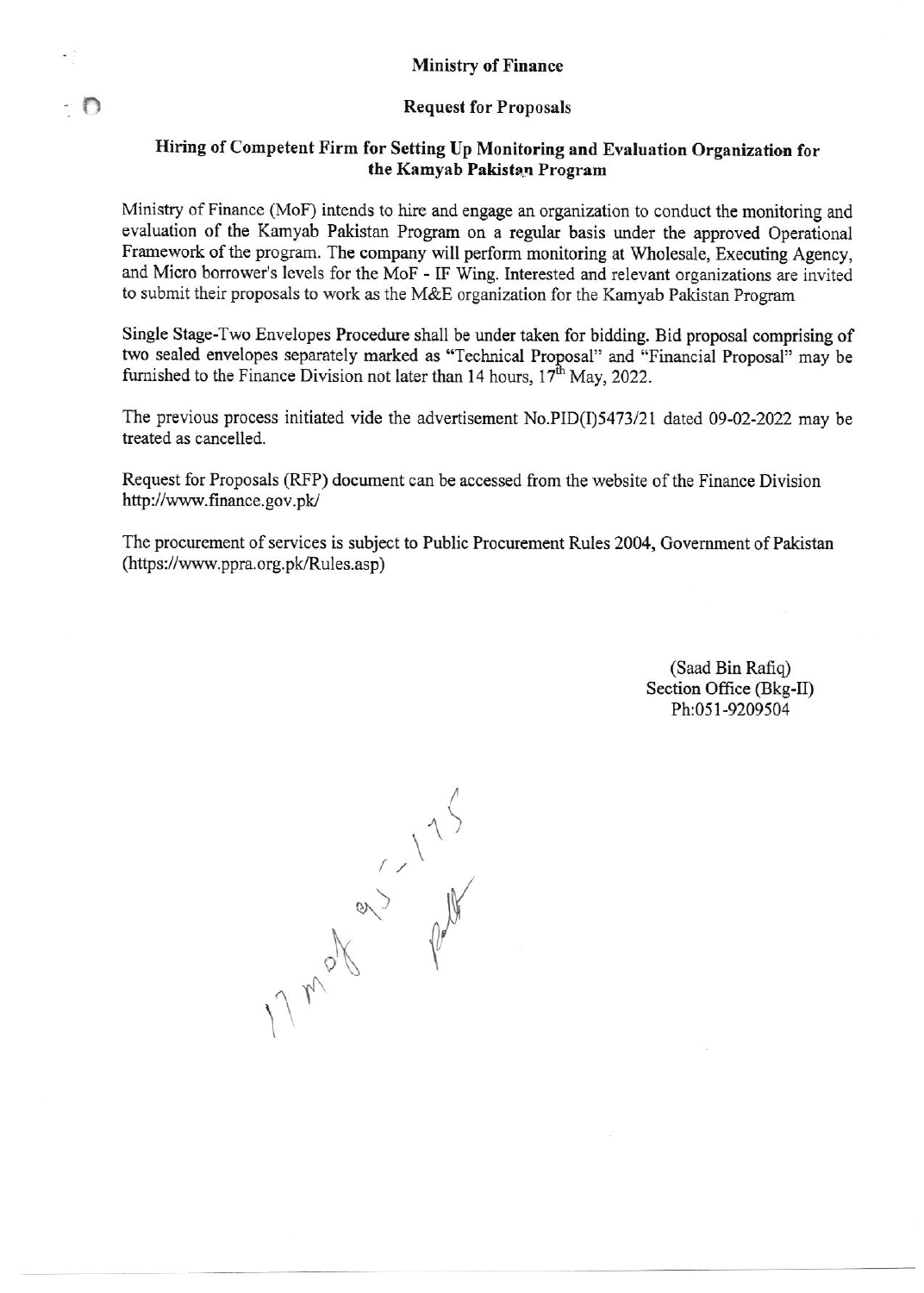#### HIRING OF A FIRM FOR MONITORING AND EVALUATION OF KAMYAB PAKTSTAN PROGRAMME (KPP)

### 1. Intent & Design:

 $\cdot$  0

Kamyab Pakistan Program is a major initiative by the govemment to alleviate poverty by empowering the deprived segments of society and supporting them to transform their lives. The programme will link the low-income groups with commercial banks through microfinance institutions; and has five components within the ambit of KPP.

- Interest-free loans for farmers 1.
- Financing for setting up a business 2.
- Financing on easy installments to be extended for construction of houses under the Sasta Ghar Scheme 3.
- Skilled-based scholarship scheme and 4.
- Sehat Insaf Card 5.

Govemment envisaged to fulfil following broad objectives though Kpp:

- Reduce poverty by empowering the marginalized segments of society.
- Serve such segments in an ongoing and sustainable way both by broadening and deepening financial outreach.
- . lmprove the quality and apprcpriateness of the financial services available to targeted lowincome groups through systematic assessment of their needs.

### 2. Invitation to Bid:

Ministry of Finance (MoF) intends to hire and engage an organization/firm to conduct the "Monitoring and Evaluation (M&E)" of the Kamyab Pakistan Program for which operational Framework<sup>1</sup> shall serve as a guiding document. The interested bidder(s) will be required to perform M&E functions at wholesale, executing agency and micro borrowers' levels and shall be required to submit their "Technical Proposal" on the following lines:

### I. Quarter-Wise Program Indicators;

#### (a) Monitoring

- . Tracking of disbursemerts, guarantee limits, schemes, subsidies and bilting etc.
- . Stength/solvency of executing agencies.
- . Non-perfoming loans and recoveries.
- **Early warning signs/indicators.**
- . Other relevant indicators.

#### (b) Evaluation

- Indicators to measure service effectiveness.
- Indicators to measure breadth and depth of the outreach.
- Other relevant indicators.

# $1$  http://www.finance.gov.pk/jobs/Operational\_Framework 10102021.pdf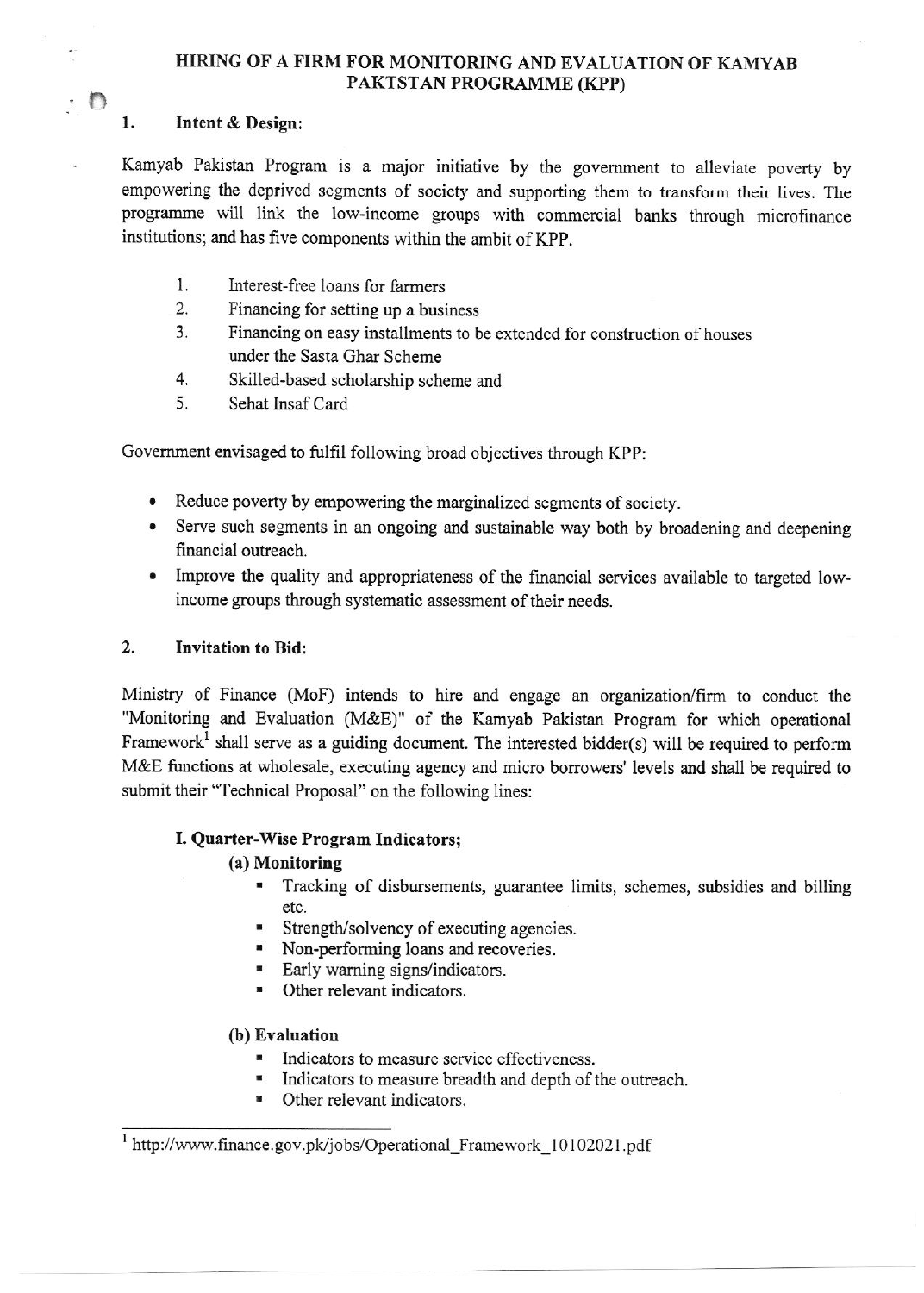### IL Year Wise Program Level Outcomes

- (a) Financial
	- Non-performing loans (% of outstanding portfolio).<br>• Disbursement vis-a-vis target
	- Disbursement vis-a-vis target.
	- Subsidies (% of loans).
	- Other relevant financial outcomes
- (b) Social
	- . Businesses created or expanded?
	- . Increase in house ownenhip?
	- . Income levels increased?
	- . Skills developed?
	- . Access to health facilities improved?
	- $'$  Any other(s).
- (c) Economic
	- . Benefits to the Economy
	- **Employment generation (direct & indirect)**
	- Other benefits like revenue contribution etc.

#### III. Impact Aralysis

- Changes in broad social indicators related to poverty.
- " What are the long-term sustainable changes as a result of the outcomes?
- ' Other impact indicator(s).

#### IV. M&E Methodology, Tools and Techniques;

#### V. Reporting (monthly, quarterly, semi-annually, annually)

 $\blacksquare$  Provide details of reports to be produced and shared with respect to M&E of KPP along with frequency, coverage and purposes.

In addition to above, following functions shall be performed by the selected firm/organization:

- i. Serve as a focal point for monitoring and evaluation of KPP as per the modalities defined under the approved Operational Framework.
- ii. Provide input to forums such as Advisory Board or Steering Committee with respect to features, design and execution of the KPP.
- iii. Provide recommendations for improvement of the program based on M&E analysis or market feedback or as required by the KPP Advisory Boad. Market feedback to be gathered through stakeholders' consultation to be held on bi-annual basis.
- iv. Provide recommendations to Steering Committee for removing any bottlenecks in smooth execution of KPP through respective stakeholders. This will be based on stakeholders' consultation to be held on bi-annual basis.
- v. Provide various reports (monthly/quarterly/semi-annual) as specified above.
- vi. Any other work/report to be required by the MoF on an ongoing basis which will facilitates better monitoring and evaluation of the program.

#### 3. Bidding Criteria:

Bids shall be selected in accordance with Public Procurement Rules (PPRA)-2004 i.e. "Single Stage - Two Envelope Procedure". The bid shall comprise single package containing two sealed envelopes separately marked as "FINANCIAL PROPOSAL" and "TECHNICAL PROPOSAL".

 $\cdot$  0

 $\frac{\bullet}{\bullet}$